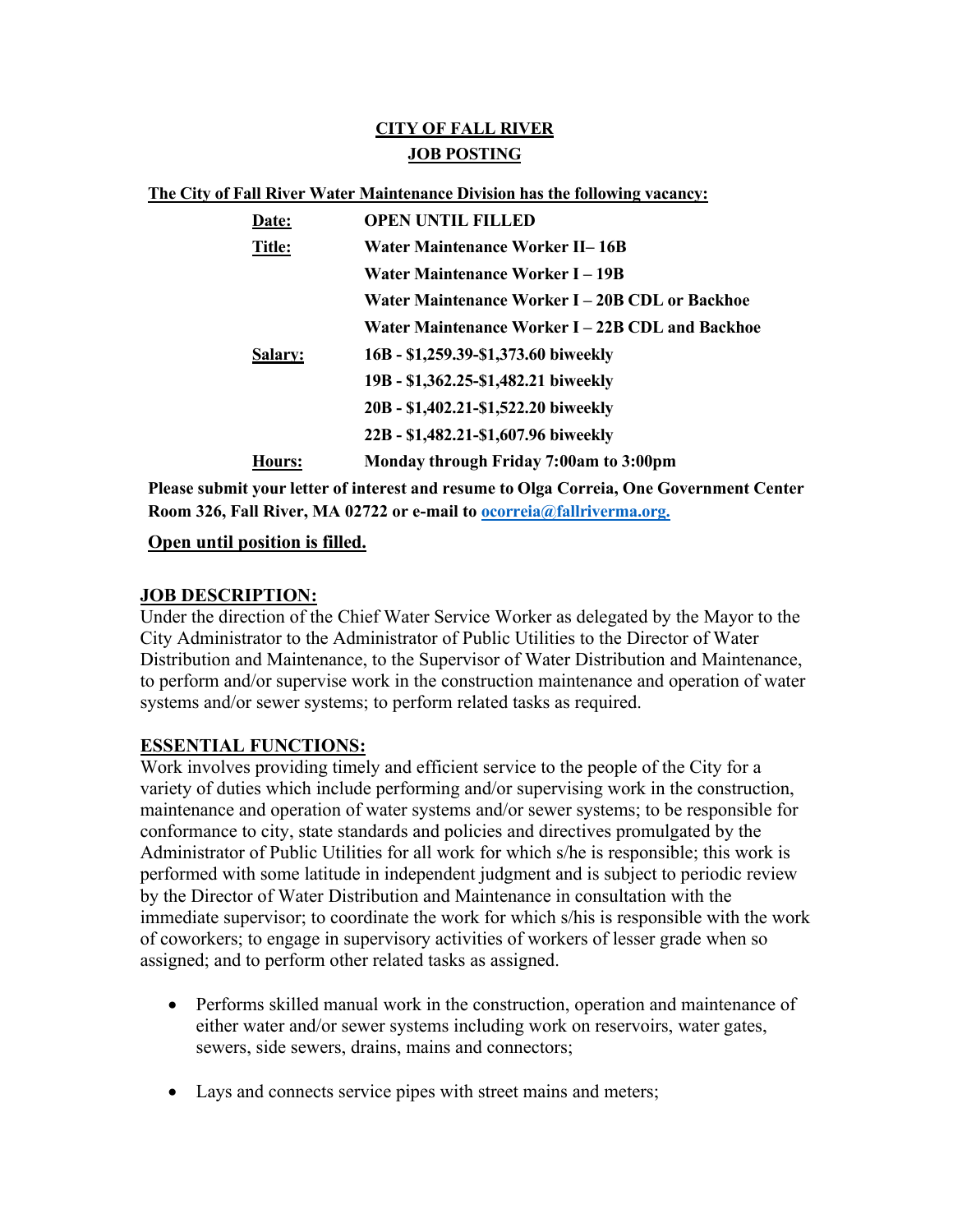- Lays and connects sewer pipes;
- Locates and repairs water or sewer leaks;
- Installs fire hydrants;
- Operates water gates;
- Turns on water for new service;
- Inspects work of laborers and maintenance men (Water Service Workers, II and III) to see that it conforms to specifications and blueprints;
- Installs, repairs and tests water meters on a part-time basis;
- Operates related motor equipment;
- Incidentally may supervise a small crew of workers at a lower skill level;
- Performs related work as assigned;
- May perform the following adjunct duties as assigned;
- Performs semi-skilled manual work in the construction, operation and maintenance of either water and/or sewer systems including work on reservoirs, water gates, sewers, side sewers, drains, mains, and connectors;
- Cuts, lays and caulks water, sewer, or drain pipes using machine or hand tools to force sealing compound into joints to make them watertight;
- Performs masonry duties in the construction of catch basins and other system brickwork structures;
- Pumps water from trenches;
- Digs, braces, and backfills excavations for the purpose of locating pipe leaks or preparing areas for laying pipes;
- On a part-time basis, reads water meters and checks them for over and/or under registration;
- Replaces worn and broken parts in water and sewer systems;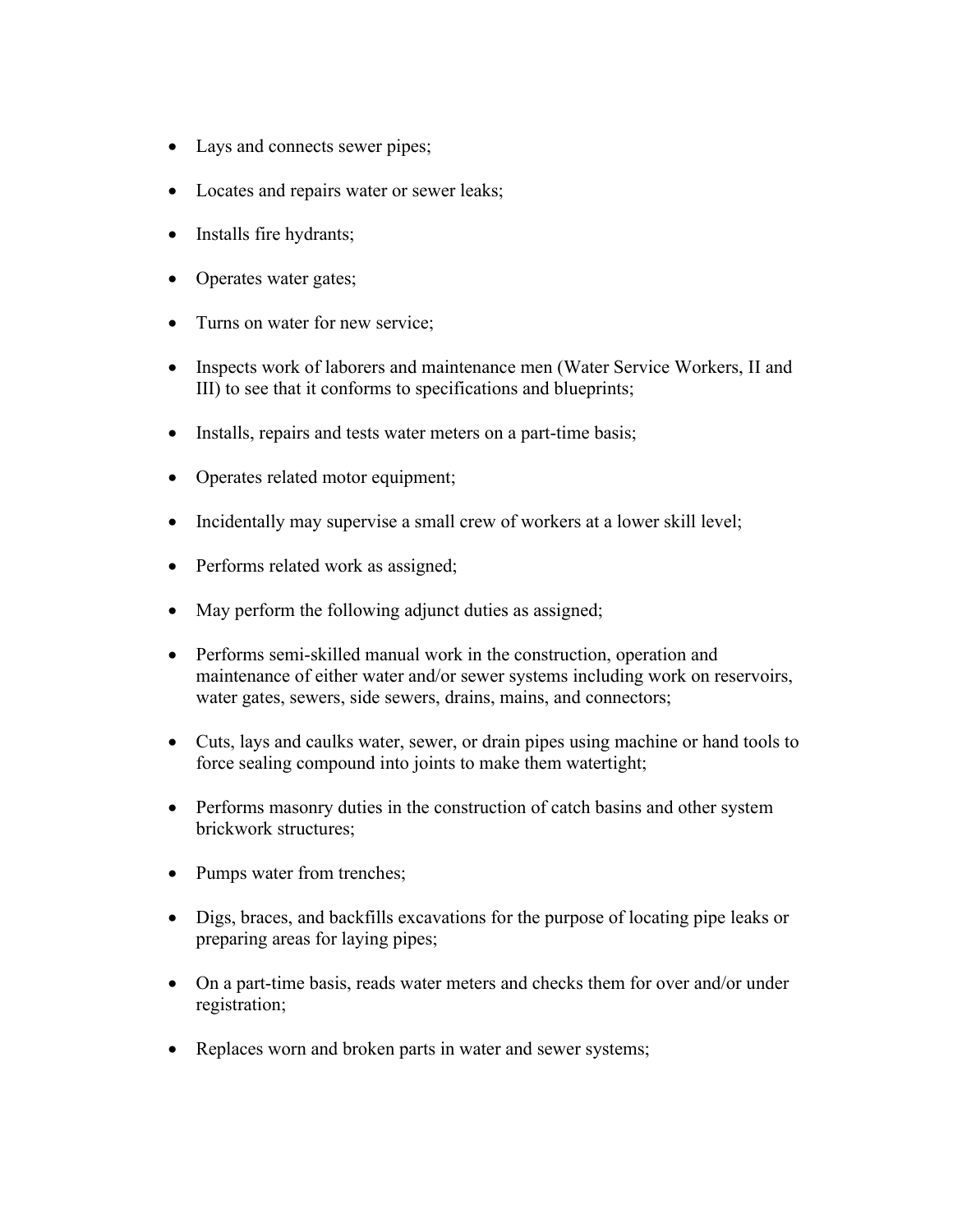- May work with private contractors to help them avoid hitting water or sewer mains and boxes during construction and excavation;
- Takes apart and reassembles hydrants and valve mechanisms for the purpose of repairing worn or broken parts that cause leaks or other malfunctions;
- Lubricates valves and adjusts their settings;
- Inspects hydrant rods, thrust plates, nozzles, packing and glands and other parts on a regular basis;
- After fires, inspects hydrants to insure that the water level such so that freezing will not occur; when freezing occurs, that out hydrant;
- Repairs and replaces gates and curb boxes and performs routine maintenance on them;
- Builds "man" holes and catch basins in water and sewer systems;
- Raises and lowers "man" hole covers;
- Sets up guidelines for setting brick into mortar, spreads mortar and places brick or cement blocks in place and checks to see work is accordance with specifications and blueprints;
- Repairs and maintains "man" holes, catch basins and other water sewer structures;
- Estimates equipment, materials and supplies needed to complete a job;
- Cleans out sludge, trash and much from sewers;
- Removes lid or gratings;
- Climbs down into catch basin and removes disposes of solid substances from sewer and removes such substances from all parts of the sewer and water systems;
- Prepares ditches and excavations for laying pipes;
- Lays glazed or unglazed clay, concrete or iron or other metal pipes;
- Does pick and shovel work in smoothing bottom of trenches;
- Receives pipe being lowered from above the trench and makes the connection with the pipeline;